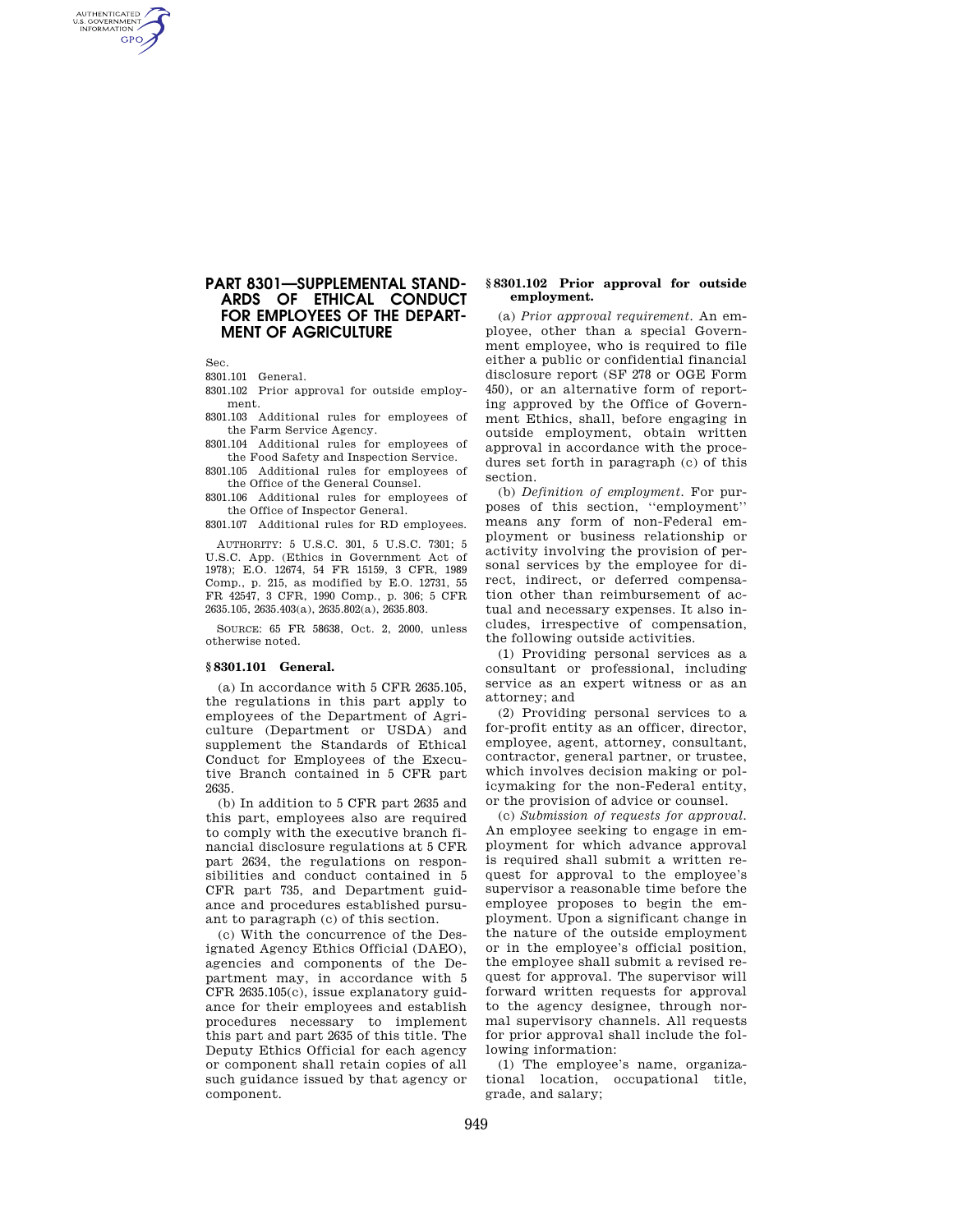(2) The nature of the proposed outside employment, including a full description of the specific duties or services to be performed;

(3) A description of the employee's official duties that relate in any way to the proposed employment;

(4) The name and address of the person or organization for whom or with which the employee is to be employed, including the location where the services will be performed;

(5) The method or basis of any compensation (e.g., fee, per diem, honorarium, royalties, stock options, travel and expenses, or other);

(6) A statement as to whether the compensation is derived from a USDA grant, contract, cooperative agreement, or other source of USDA funding;

(7) For employment involving the provision of consultative or professional services, a statement indicating whether the client, employer, or other person on whose behalf the services are performed is receiving, or intends to seek, a USDA grant, contract, cooperative agreement, or other funding relationship; and

(8) For employment involving teaching, speaking, writing or editing, the proposed text of any disclaimer required by  $5$  CFR  $2635.807(b)$ .

(d) *Standard for approval.* Approval shall be granted by the agency designee unless it is determined that the outside employment is expected to involve conduct prohibited by statute or Federal regulation, including 5 CFR part 2635.

(e) *Responsibilities of the component agencies.* (1) The agency designee for each separate agency or component of USDA may issue an instruction or manual issuance exempting categories of employment from a requirement of prior written approval based on a determination that employment within those categories would generally be approved and is not likely to involve conduct prohibited by Federal statutes or regulations, including 5 CFR part 2635 and this part.

(2) Department components may specify internal procedures governing the submission of prior approval requests, including but not limited to: timely submission requirements; determination deadlines; appeals or reviews;

**§ 8301.103 5 CFR Ch. LXXIII (1–1–12 Edition** 

and requirements for updating requests. Internal procedures also should designate appropriate officials to act on such requests. The instructions or manual issuances may include examples of outside employment that are permissible or impermissible consistent with 5 CFR part 2635 and this part. With respect to employment involving teaching, speaking or writing, the instructions or manual issuances may specify pre-clearance procedures and/or require disclaimers indicating that the views expressed do not necessarily represent the views of the agency, USDA or the United States.

(3) The officials within the respective USDA agencies or components responsible for the administrative aspects of these regulations and the maintenance of records shall make provisions for the filing and retention of requests for approval of outside employment and copies of the notification of approval or disapproval.

#### **§ 8301.103 Additional rules for employees of the Farm Service Agency.**

(a) *Application.* This section applies only to Farm Service Agency (FSA) personnel who are Federal employees within the meaning of 5 U.S.C. 2105. This section does not apply to FSA community committee members, county committee members, and county office personnel, who are either elected to their positions or are employees of community or county committees established under 16 U.S.C. 590h. For rules applicable to FSA community committee members, county committee members, and county office personnel, see 7 CFR part 7.

(b) *Definition of FSA program participant.* For purposes of this section, the phrase ''FSA program participant,'' includes any person who is, or is an applicant to become, an FSA borrower, FSA grantee, or recipient of any other form of FSA financial assistance available under any farm credit, payment or other program administered by FSA.

(c) *Prohibited real estate purchases.* (1) No FSA employee, or spouse or minor child of an FSA employee, may directly or indirectly purchase real estate held in the FSA inventory, for sale under forfeiture to FSA, or from an FSA program participant.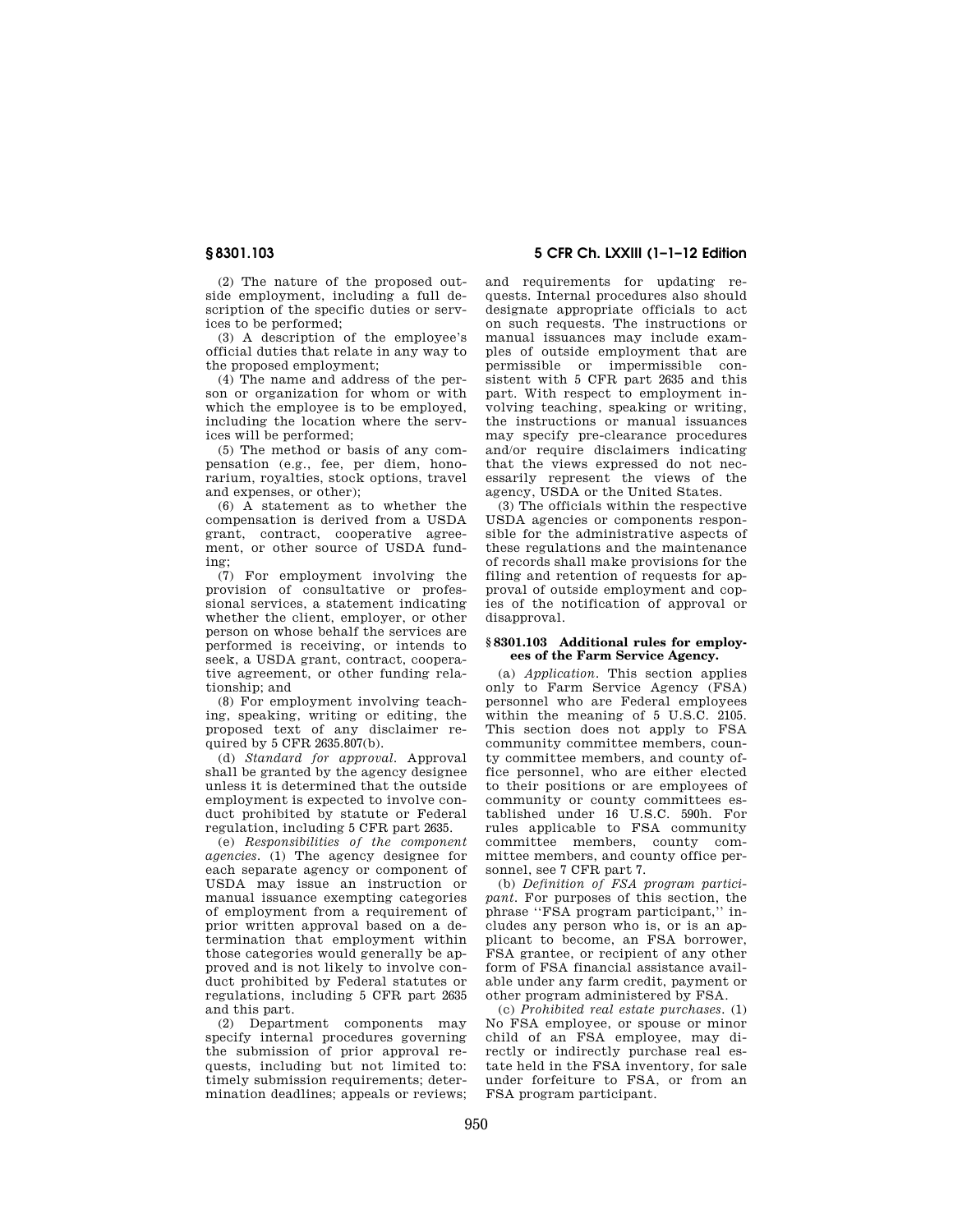## **Department of Agriculture § 8301.106**

(2) *Waiver.* A request for an exception to the prohibition found in paragraph  $(c)(1)$  of this section may be submitted jointly by the FSA program participant and FSA employee (whether on his or her own behalf, or on behalf the employee's spouse or minor child), to the FSA State Executive Director. The FSA State Executive Director may grant a written waiver from this prohibition based on a determination made with the advice and clearance of the DAEO and the FSA headquarters ethics advisor that the waiver is not inconsistent with part 2635 of this title nor 7 U.S.C. 1986 nor otherwise prohibited by law and that, under the particular circumstances, application of the prohibition is not necessary to avoid the appearance of misuse of position or loss of impartiality or otherwise to ensure confidence in the impartiality and objectivity with which agency programs are administered. A waiver under this paragraph may impose appropriate conditions, such as requiring execution of a written disqualification.

(d) *Prohibited transactions with FSA program participants.* (1) Except as provided in paragraph  $(d)(2)$  of this section, no FSA employee or spouse or minor child of an FSA employee may directly or indirectly: sell real property to; lease real property to or from; sell to, lease to or from, or purchase personal property from; or employ for compensation a person whom the FSA employee knows or reasonably should know is an FSA program participant directly affected by decisions of the particular FSA office in which the FSA employee serves.

(2) *Exceptions.* Paragraph (d)(1) of this section does not apply to:

(i) A sale, lease, or purchase of personal property, if it involves:

(A) Goods available to the general public at posted prices that are customary and usual within the community; or

(B) Property obtained pursuant to public auction; or

(ii) Transactions listed in  $(d)(1)$  of this section determined in advance by the appropriate FSA State Executive Director, after consulting with the FSA Headquarters ethics advisor, to be consistent with part 2635 of this title and otherwise not prohibited by law.

(e) *Additional prior approval requirements for outside employment.* Any FSA employee not otherwise required to obtain approval for outside employment under §8301.102 shall obtain written approval in accordance with the procedures and standards set forth in paragraphs (c) and (d) of §8301.102 before engaging in outside employment, as that term is defined by paragraph (b) of §8301.102, with or for a person:

(1) Whom the FSA employee knows, or reasonably should know, is an FSA program participant; and

(2) Who is directly affected by decisions made by the particular FSA office in which the FSA employee serves.

[65 FR 58638, Oct. 2, 2000, as amended at 67 FR 58319, Sept. 16, 2002]

### **§ 8301.104 Additional rules for employees of the Food Safety and Inspection Service.**

Any employee of the Food Safety and Inspection Service not otherwise required to obtain approval for outside employment under §8301.102, shall, before engaging in any form of outside employment, obtain written approval in accordance with the procedures and standards set forth in paragraphs (c) and (d) of §8301.102

### **§ 8301.105 Additional rules for employees of the Office of the General Counsel.**

Any attorney serving within the Office of the General Counsel, not otherwise required to obtain approval for outside employment under §8301.102, shall obtain written approval, in accordance with the procedures and standards set forth in paragraphs (c) and (d) of §8301.102, before engaging in the outside practice of law, whether compensated or not.

#### **§ 8301.106 Additional rules for employees of the Office of Inspector General.**

Any employee of the Office of Inspector General, not otherwise required to obtain approval for outside employment under §8301.102, shall obtain written approval, in accordance with the procedures and standards set forth in paragraphs (c) and (d) of §8301.102, before engaging in any form of outside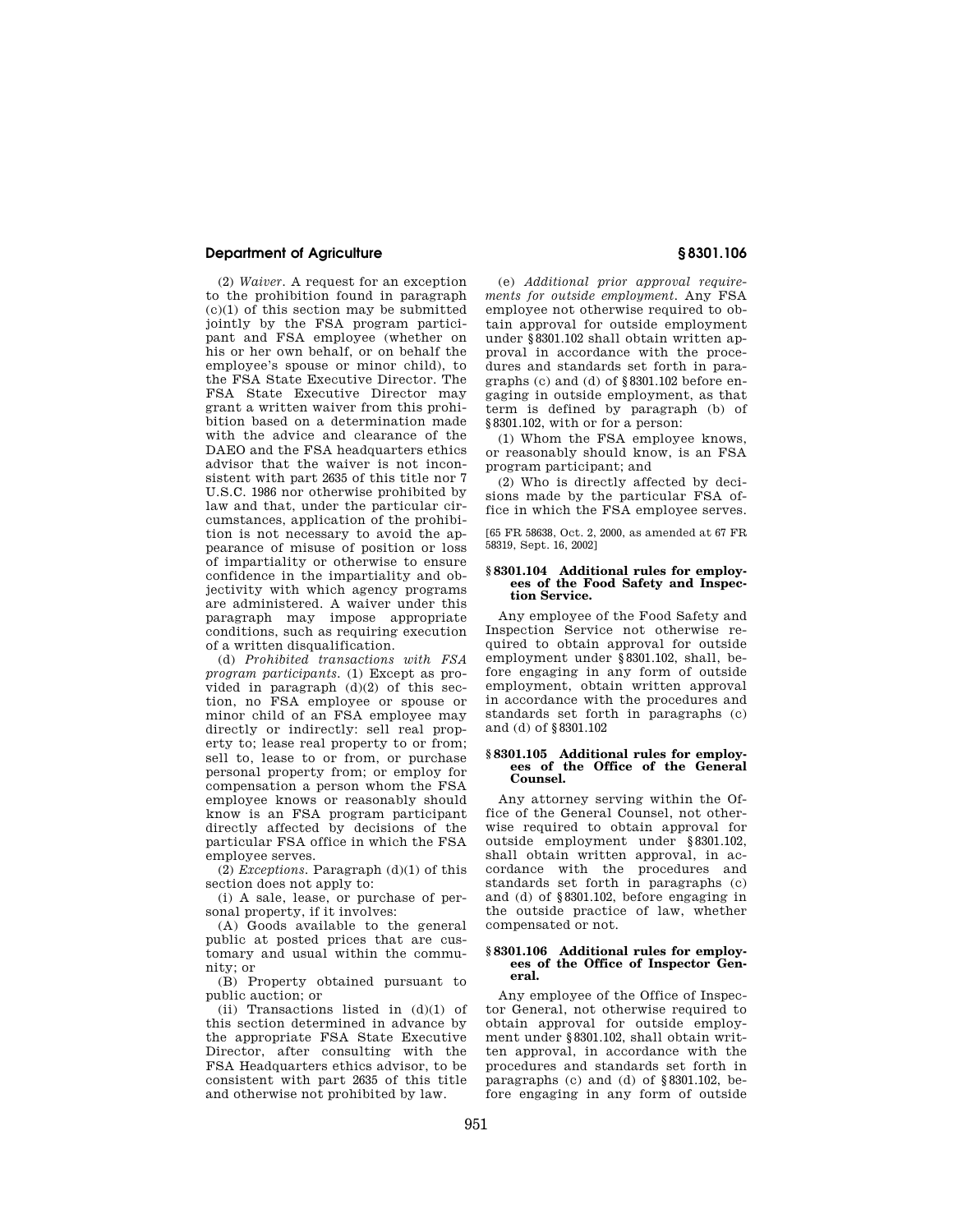employment that involves the following:

(a) Law enforcement, investigation, security, firearms training, defensive tactics training, and protective services;<br> $\frac{1}{(h)}$ 

Auditing, accounting, bookkeeping, tax preparation, and other services involving the analysis, use, or interpretation of financial records;

(c) The practice of law, whether compensated or not; or

(d) Employment involving personnel, procurement, budget, computer, or equal employment opportunity services.

#### **§ 8301.107 Additional rules for RD employees.**

(a) *Application.* Except where otherwise noted below, this section applies to all of the Department's RD employees, other than special Government employees, as defined at 18 U.S.C. 202, including employees of the Rural Housing Service, Rural Business and Cooperative Service, and Rural Utilities Service.

(b) *Definition of RD program participant.* For purposes of this section, the phrase ''RD program participant,'' includes any person (including any entity) who, either individually or collectively, currently has an outstanding loan, loan guaranty, or grant from RD, currently receives any other form of RD financial assistance under a credit, payment, or other program administered by RD, or has an application on file to become an RD borrower, RD grantee, or recipient of any other form of RD financial assistance available under any credit, payment or other program administered by RD. Voluntary membership by a person in a utility or public-type facility organization that is an RD program participant does not make the person an RD program participant.

(c) *Prohibited financial interests.* (1) Except as provided for in paragraph  $(c)(2)$  of this section, an RD employee, or a spouse or minor child of an RD employee, shall not knowingly own, receive, or acquire stock, or hold any other financial interest in a for-profit entity, or affiliate of a for-profit entity, that is an RD program participant, a business that does or seeks to do business with RD, or one that sells repeatedly to RD borrowers or contractors for payment from RD loan, loan guaranty, or grant funds, if that entity or affiliate is affected by decisions of the particular RD office in which the RD employee serves. Types of entities covered by this section include, but are not limited to the following:

(i) Entities engaged in commercial real estate sales and leasing, including brokers, sales agents, mortgage lenders, and other financial servers;

(ii) Title and abstract companies;

(iii) House/building construction companies and subcontractors;

(iv) Building supply companies and lumberyards;

(v) Insurance companies; and

(vi) Entities involved in land development.

(2) *Exceptions.* (i) Nothing in this section prohibits an RD employee, or a spouse or minor child of an RD employee, from owning any of the interests described in paragraph (c)(1) of this section where the interest is held through investment in a publicly traded or publicly available mutual fund or other collective investment fund or in a widely held pension or similar fund provided that the fund does not invest more than 5 percent of its assets in any one entity covered under paragraph (c)(1) of this section and does not invest more than 25 percent of its assets in any combination of entities covered under paragraph (c)(1) of this section.

(ii) Nothing in this section prohibits an RD employee, or a spouse or minor child of an RD employee, from owning Patronage Capital that the employee receives simply by reason of being a member of a nonprofit entity, such as an electric, telecommunications, or water cooperative. For purposes of this section, Patronage Capital is defined as amounts received for providing a service in excess of the amounts required for operating costs and expenses.

(d) *Prohibited real estate purchases.* Except in cases where a waiver has been granted pursuant to paragraph (g) of this section, no RD employee, or spouse or minor child of an RD employee may personally, or through the participation of another person, knowingly purchase real estate or personal property: Mortgaged or pledged to the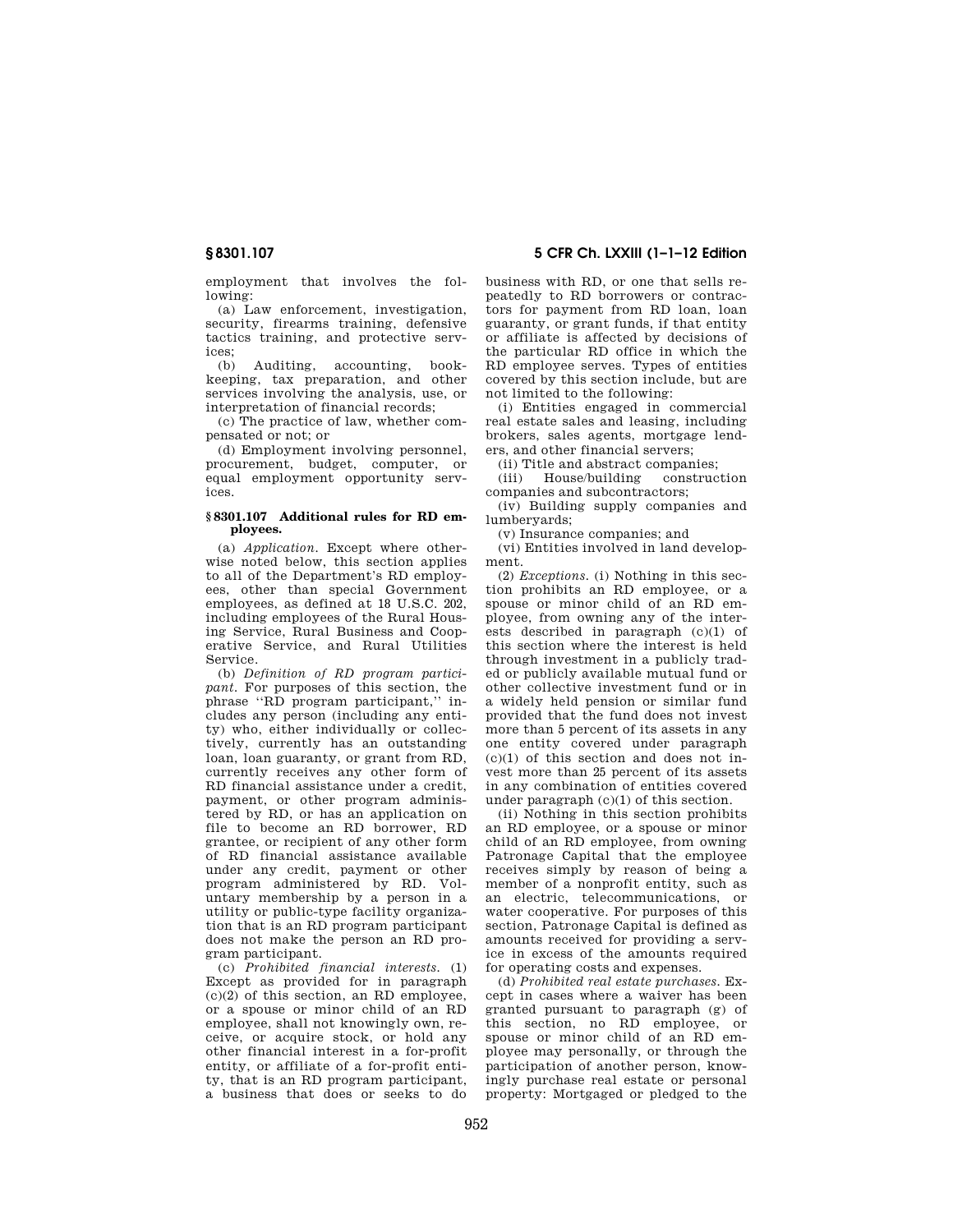## **Department of Agriculture § 8301.107**

Government through RD; held in the RD inventory; for sale under forfeiture to RD; or from an RD program participant.

(e) *Prohibited transactions with RD program participants.* (1) Except in cases where a transaction is subject to the exceptions set forth in paragraph  $(e)(2)$ of this section, or where a waiver has been granted pursuant to paragraph (g) of this section, no RD employee or spouse or minor child of an RD employee, may knowingly: Purchase an interest in or sell real property to; lease real property to or from; sell to, lease to or from, or purchase personal property from; seek or accept credit from RD-financed cooperative associations; or employ for compensation a person whom the RD employee or spouse or minor child of the RD employee, knows or reasonably should know is an RD program participant directly affected by decisions of the particular RD office in which the RD employee serves.

(2) *Exceptions.* Paragraph (e)(1) of this section does not apply to a sale, lease, or purchase of personal property, if it involves goods available to the general public at posted prices that are customary and usual within the community.

(f) *Prohibited outside employment.* No RD employee may provide personal consulting services for any person or entity with an application on file with, grant from, or outstanding loan or loan guaranty with RD, if the application, grant, or outstanding loan or loan guaranty could be affected directly by decisions of the particular RD office in which the RD employee serves.

(g) *Waiver*—(1) *Approving officials.* A written request for an exception to the prohibitions found in paragraphs (d) and (e) of this section may be submitted in advance of the transaction by the RD employee (whether on his or her own behalf, or on behalf of the employee's own spouse or minor child) to:

(i) The RD State Director, for RD State-level employees; or

(ii) The Deputy Administrator for Operations and Management, for RD State Directors and National Office employees.

(2) *Standards.* The RD State Director or Deputy Administrator for Operations and Management may grant a written waiver from this prohibition based on a determination made with the concurrence of the USDA Office of Ethics that all three of the following conditions are satisfied:

(i) The waiver is not inconsistent with part 2635 of this title, this part, or 7 U.S.C. 1986, nor otherwise prohibited by law, and that, under the particular circumstances, application of the prohibition is not necessary to avoid the appearance of misuse of position or loss of impartiality or otherwise to ensure confidence in the impartiality and objectivity with which agency programs are administered;

(ii) The transaction:

(A) Appears free of duress or favoritism;

(B) Does not involve a contractual relationship or obligation that exceeds 365 consecutive calendar days; and

(C) Is in the best interests of the RD program participant; and

(iii) A denial of the request would likely cause significant hardship to the RD program participant.

(3) *Additional conditions.* A waiver under this paragraph may impose appropriate conditions, such as requiring execution of a written disqualification. Approval of a waiver under this paragraph does not exempt the employee from complying with other applicable programmatic requirements under 7 CFR part 3550.9.

(h) *Additional prior approval requirement for outside employment.* (1) Any RD employee wishing to engage in outside employment as defined in paragraph (b) of §8301.102 and who is not otherwise required to obtain approval therefor under that section, shall obtain prior written approval in accordance with the procedures set forth in paragraphs (c) and (d) of §8301.102 if the outside employment is covered under paragraph  $(h)(2)$  or paragraph  $(h)(3)$  of this section.

(2) Outside employment is subject to the prior approval requirement of this paragraph if it involves any of the following activities, if conducted in the area serviced by the RD office in which the employee serves:

(i) Sale, appraisal, or assessment of real estate;